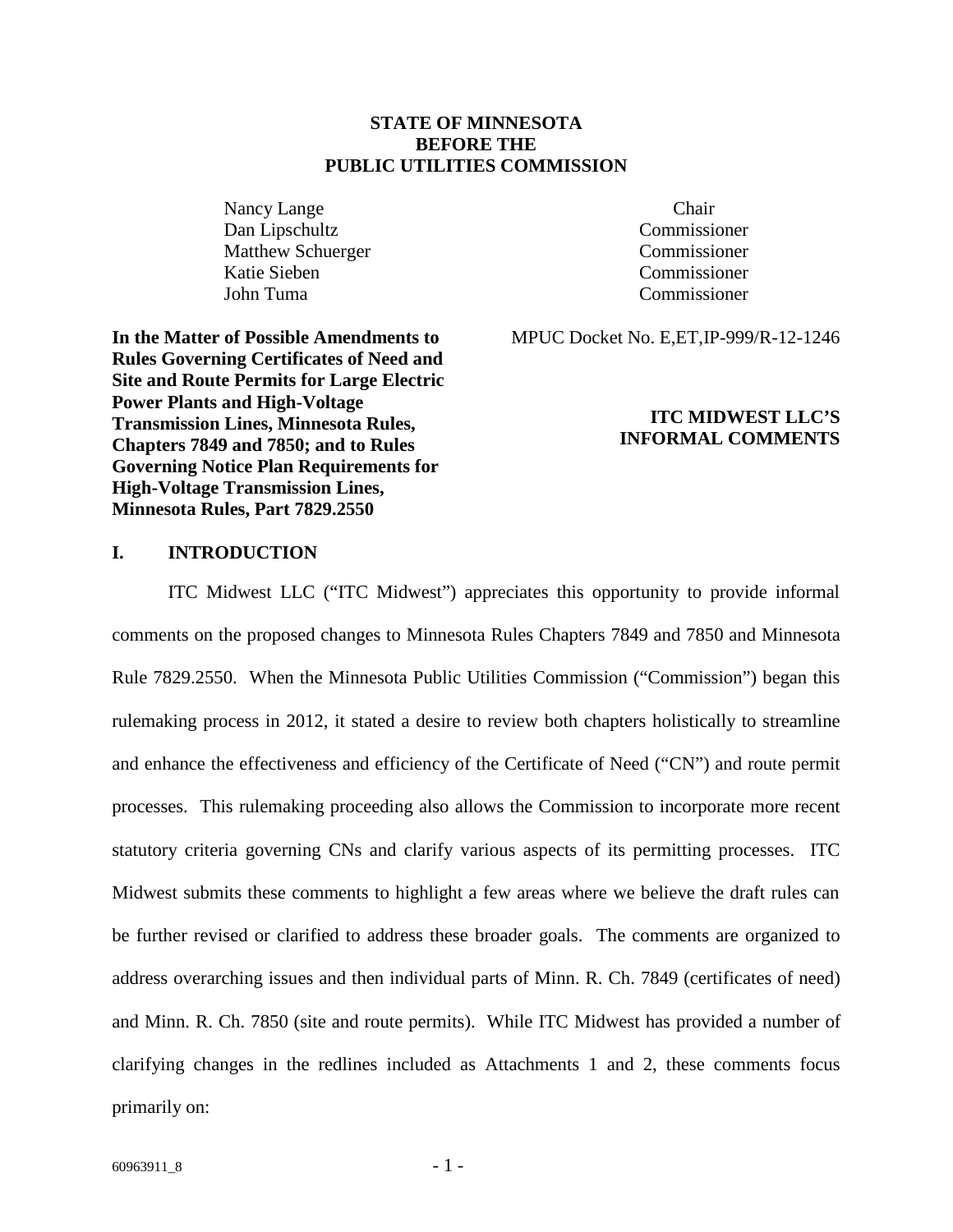- · procedural changes incorporated since the last draft reviewed by the Advisory Committee;
- provisions addressing review of alternatives; and
- the environmental review process.

## **II. OVERALL COMMENTS**

#### **A. Process Schedules**

The draft rules remove many specific timeframes provided for Commission action and instead require a "process schedule" to be developed by the Commission, Minnesota Department of Commerce ("Department") and applicant. (*See* 7849.1000, subp. 4 and 7850.1680, subp. 3). ITC Midwest believes that the establishment of a schedule early in the process will help alleviate some of the timeline variances and other administrative inefficiencies in the current process.

To provide more procedural and scheduling certainty, ITC Midwest recommends that the Commission create a standard contested case schedule with specific milestones and durations. Doing so will reduce the likelihood of procedural delays and allow all parties to plan accordingly. ITC Midwest has included an illustrative contested case schedule, demonstrating how the contested case and environmental review processes can be integrated, assuming a joint CN and route permit proceeding (Attachment 3).

ITC Midwest further recommends that in contested case proceedings that the Commission establish a date by which the Administrative Law Judge ("ALJ") must submit a report to the Commission and that the standard contested schedule be populated with specific proposed dates when the matter is referred to the ALJ. Setting a schedule early in the process will clarify that all parties and state agencies are required to adhere to the timelines. The current rule provides that such a schedule is a "proposed schedule." Changing this schedule to an established schedule will provide more predictability to the process for all participants. Also,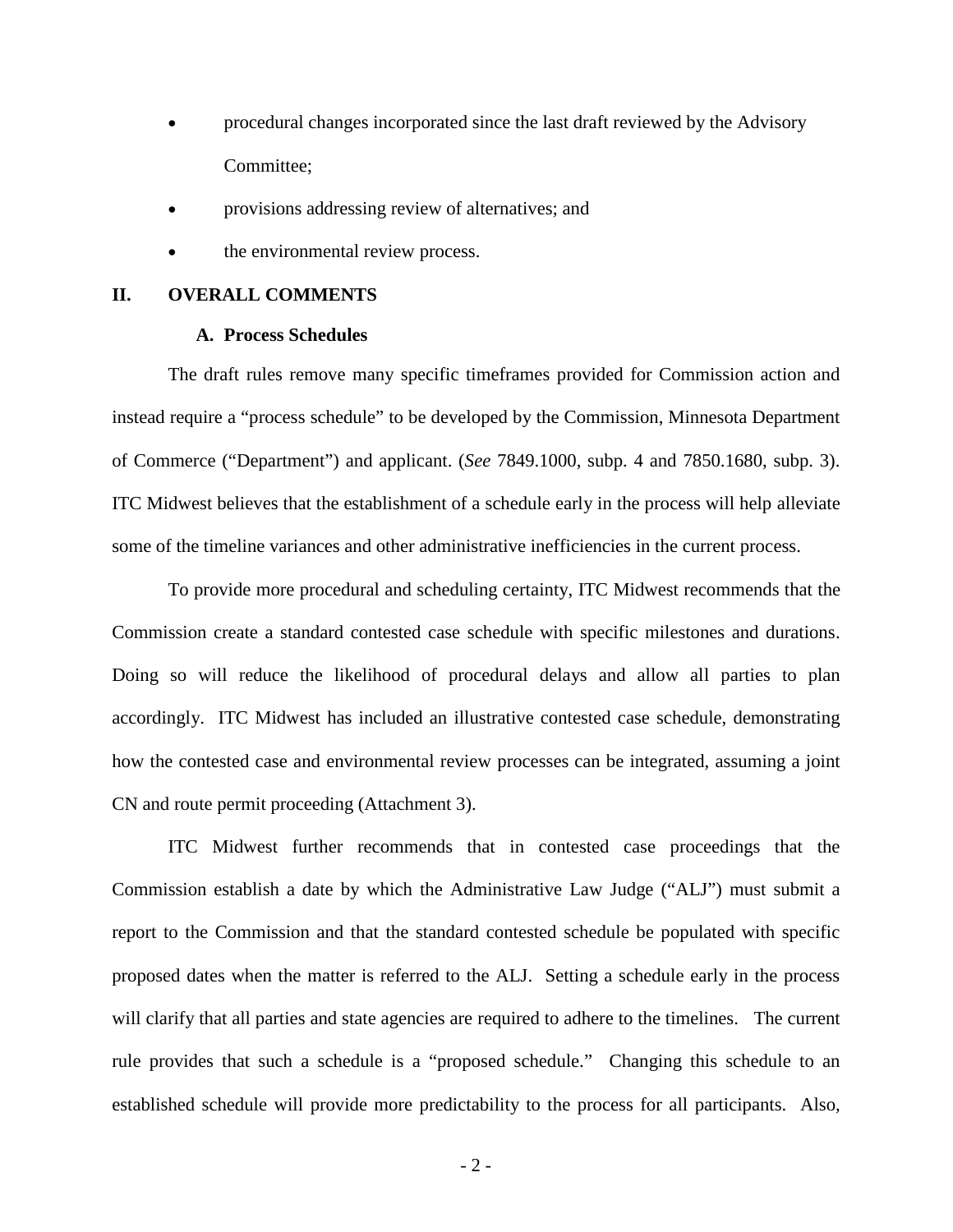recognizing that the schedule may require minor adjustments as the matter progresses, the ALJ

should be empowered to refine the schedule when good cause is shown for a variance.

ITC Midwest's specific proposals for Rules 7849.1000, Subp. 4, and 7850.1680, Subp. 2,

are as follows:

7849.1000, Subp. 4. **Process Schedule.** Upon receipt of a certificate of need application, commission staff must consult with the department and the applicant to establish set a proposed schedule for completing the certificate of need process within applicable statutory deadlines and must make the schedule available in the commission's electronic filing system. If applicable, the Commission shall set a date by which the administrative law judge shall submit a report to the commission and include dates for the contested case milestones required under Minnesota Rules Chapter 1400. If an application includes a request by the applicant that joint proceedings be held on multiple applications filed under chapters 7849 and 7850, the commission must set a process schedule at the time the commission determines whether to hold joint proceedings under rule part 7850.2140. Once the matter is referred to an administrative law judge for an informal or contested case proceeding, the administrative law judge may modify the schedule for good cause shown.

7850.1680, Subp. 2. **Process Schedule.** Upon receipt of a draft permit application, commission staff must consult with the department and the applicant to set establish a proposed schedule for completing the permitting process within applicable statutory deadlines and must make the schedule available in the commission's electronic filing system. If applicable, the Commission shall set a date by which the administrative law judge shall submit a report to the commission and include dates for the contested case milestones required under Minnesota Rules Chapter 1405. If an application includes a request by the applicant that joint proceedings be held on either multiple permit applications or on both a certificate of need and a permit application, the commission must set a schedule at the time the commission determines whether to hold joint proceedings under part 7850.2140. Once the matter is referred to an administrative law judge for an informal or contested case proceeding, the administrative law judge may modify the schedule for good cause shown.

# **B. Alternative Environmental Review**

The proposed rules amend the Environmental Quality Board ("EQB") approved alternative form of environmental review for power plant and high voltage transmission line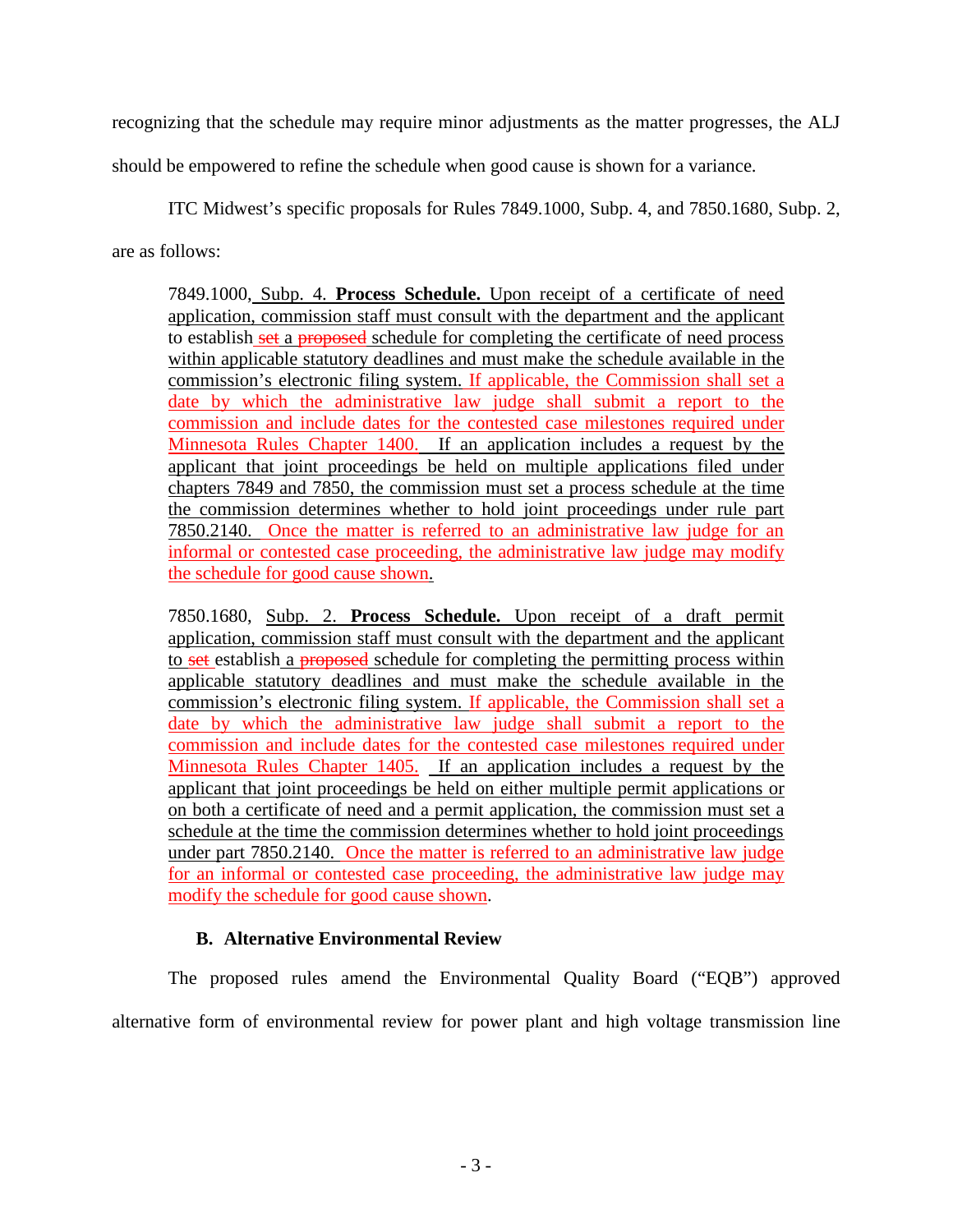("HVTL") CN and site and route permits.<sup>1</sup> These changes largely leave in place the structure of the alternative form of environmental review, but better integrate it with the Commission's permitting process.

ITC Midwest recommends that the EQB, as part of its periodic review process under Minn. R. 4410.3600, subp. 2, to review these rule changes and confirm that the environmental review conducted by the Commission for a CN and route or site permit continues to serve as an approved form of alternative environmental review under Minn. R. Ch. 4410. Minn. Stat. § 116.04, subd. 4a, and Minn. R. 4410.3600 both give the EQB the authority to approve and review alternative forms of review. Facilitating EQB review of the rule changes will ensure that the provisions in Minn. R. 7849.2000, 7850.2500, subp. 5, and 7850.3700, subp. 8, meet alternative review requirements. $<sup>2</sup>$ </sup>

# **C. Associated Facilities Definition**

 $\overline{a}$ 

ITC Midwest recommends that the Commission amend the definitions of "associated facilities" in the draft rules 7849 and 7850 to consistently define the term. ITC Midwest suggests the definitions of associated facilities be changed as follows:

7849.0010, subp. 6a. **Associated facilities.** "Associated Facilities" means buildings, equipment, and other physical structures that are necessary to the

<sup>1</sup> *See* Minn. R. 4410.3600 (providing for alternative form of environmental review; Minn. R. 4410.4400, subp. 3 ("For construction of a large electric power generating plant, environmental review shall be conducted according to parts 7849.1000 to 7849.2100 and 7850.1000 to 7850.5600."; Minn. R. 4410.4400, subp. 6 ("For construction of a high voltage transmission line, environmental review shall be conducted according to parts 7849.1000 to 7849.2100 and 7850.1000 to 7850.5600.").

<sup>&</sup>lt;sup>2</sup> Note, while Chapter 7850 is now under the Commission, and the environmental report is now prepared by the Commission, the alternative forms of environmental review in Chapters 7849 and 7850 were approved by the EQB as alternative forms of environmental review prior to the Revisor moving of these rules into their current chapters. *See* Minn. R. 4410.7065 (2005) (now Minn. R. 7849.2000) (environmental report approved as alternative form of review); Minn. R. 4400.2750, subp. 7 (2005) (now Minn. R. 7850.2500, subp. 5 (where Commission has issued a CN, environmental review shall not address questions of need); Minn. R. 4400.1700, subp. 12 (2005) (now Minn. R. 7850.3700, subp. 8) (additional environmental review not required).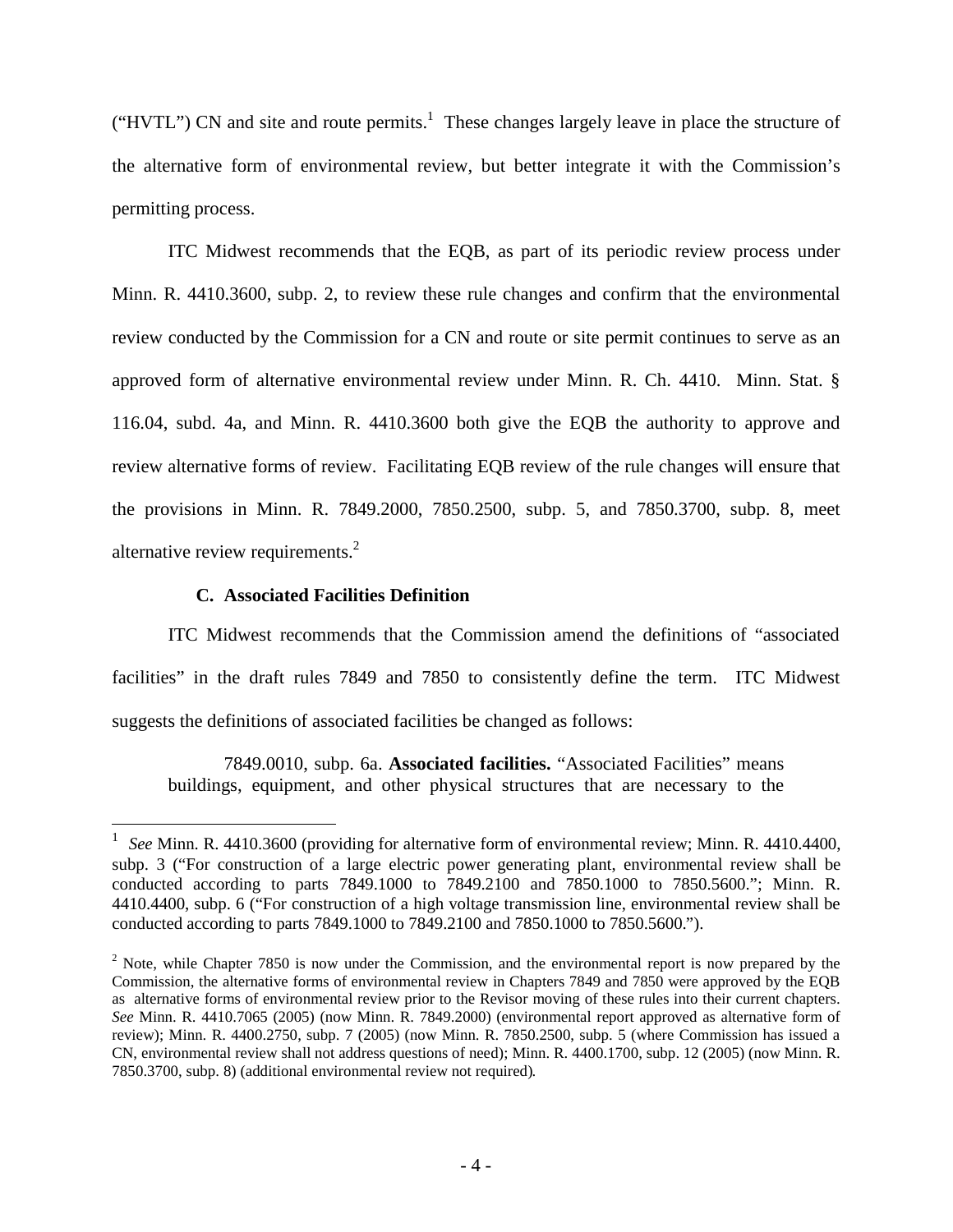operation of a large electric generating facility or large high voltage transmission line, including, but not limited to, other facilities necessary for the normal operation of the conductor, such as insulators, towers, substations, and terminals and other transmission lines directly associated with a large electric generating facility that are necessary to interconnect the plant to the transmission system.

7849.0010, subp. 14. **Large hHigh voltage transmission line; LHVTL.** "Large hHigh voltage transmission line" or "LHVTL" means a conductor of electrical energy as defined by Minnesota Statutes, section 216B.2421, subdivision 2, clause  $(2)$  and  $(3)$ , and associated facilities necessary for normal operation of the conductor, such as insulators, towers, substations, and terminals.

7850.1000, subp. 3. **Associated facilities.** "Associated facilities" means buildings, equipment, and other physical structures that are necessary to the operation of a large electric power generating plant or a high voltage transmission line, including, but not limited to, other facilities necessary for the normal operation of the conductor, such as insulators, towers, substations, and terminals, and other transmission lines directly associated with a large electric generating facility that are necessary to interconnect the plant to the transmission system.

7850.1000, subp. 9. **High voltage transmission line or HVTL.** "High voltage transmission line" or "HVTL" means a conductor of electric energy and associated facilities designed for and capable of operating at a nominal voltage of 100 kilovolts or more either immediately or without significant modification, and is greater than 1,500 feet in length. Associated facilities shall include, but not be limited to, insulators, towers, substations, and terminals.

ITC Midwest notes that the definition of HVTL includes a last sentence clarifying that associated facilities include, but are not limited to, "insulators, towers, substations, and terminals." ITC Midwest recommends that this language be moved to and included in the definition of associated facilities in both Chapters 7849 and 7850.

# **D. Miscellaneous Changes**

ITC Midwest has identified a number of minor clarifications or inconsistencies in the draft rules that could be addressed during this informal comment period. These smaller items are identified within the proposed redlines of Chapters 7849 and 7850 and are included as Attachments 1 and 2.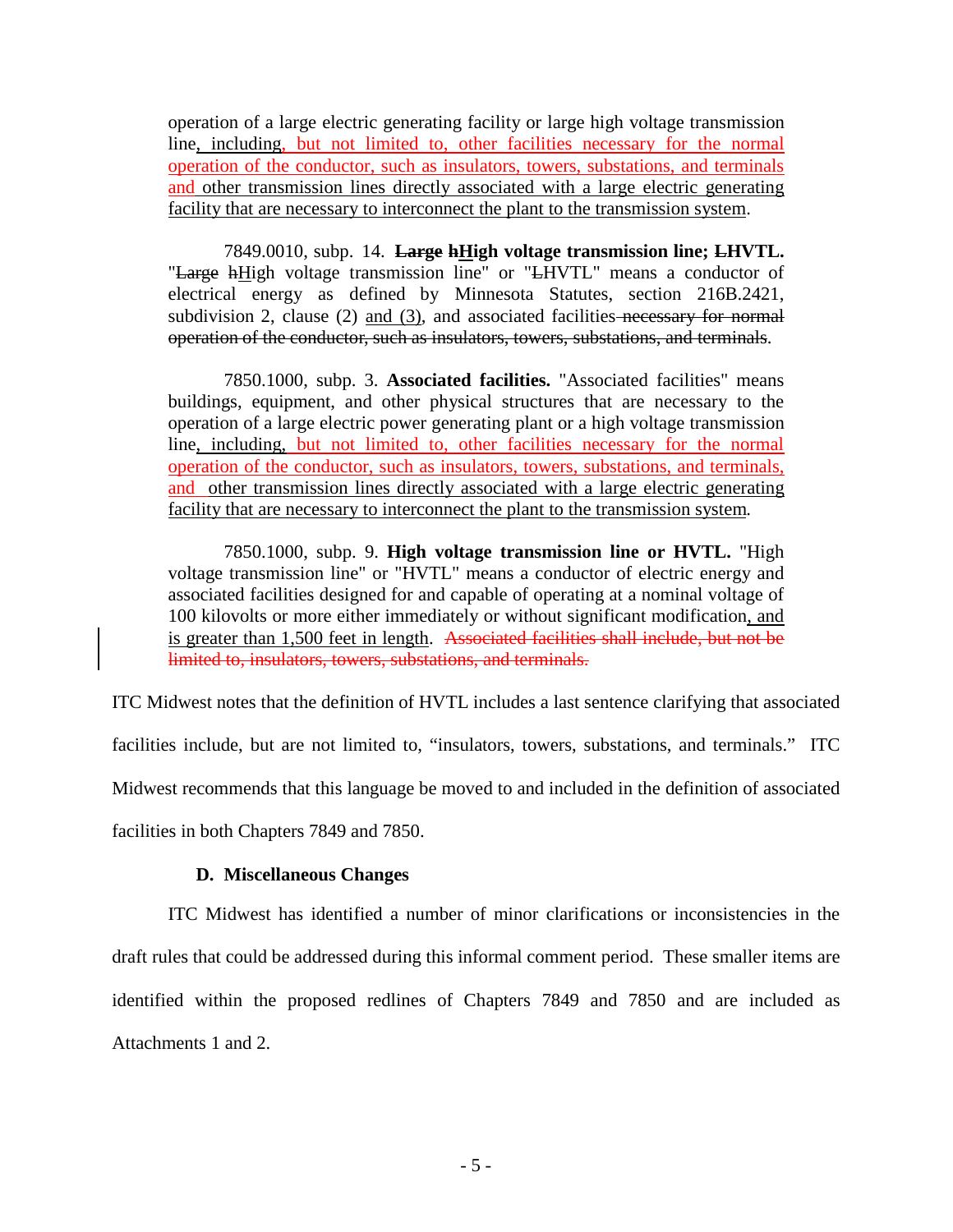### **III. CERTIFICATE OF NEED (7849)**

#### **A. Alternatives**

Consideration of alternatives is an important part of the CN process, as alternatives must be considered in both the environmental review and the evaluation of the overall criteria before the Commission can grant a CN. The proposed rules update the process for proposing, evaluating, accepting and excluding alternatives as part of the scoping process set forth in Minn. R. 7849.1400 and 7849.1410. ITC Midwest believes these changes are helpful. However, proposed Minn. R. 7849.0110 states that the Commission shall consider alternatives to the project that are proposed before the close of the *public hearing* and for which substantial evidence exists on the record. The amended rule also removes the word "only" from the alternatives that must be considered, leaving open the door that alternatives for which record evidence does not exist relating to Minn. R. 7849.0120 could be considered. Relatedly, Minn. R. 7849.0120 (C) requires an applicant to demonstrate that the proposed project is more reasonable and prudent than "any proposed alternative" as demonstrated by a preponderance of the evidence on the record, without clarifying that the analysis must be confined to alternatives in the record.

This disconnect between consideration of alternatives as part of the scoping process and alternatives introduced at the public hearing creates a gap, as it is possible that alternatives considered and excluded as part of the scoping process could be reintroduced at the public hearing, or that alternatives never introduced as part of the scoping process could be introduced at the hearing. In either case, the alternatives would not have been evaluated as part of the environmental report or EIS, as appropriate.

ITC Midwest suggests that the Commission amend 7849.0110 to state: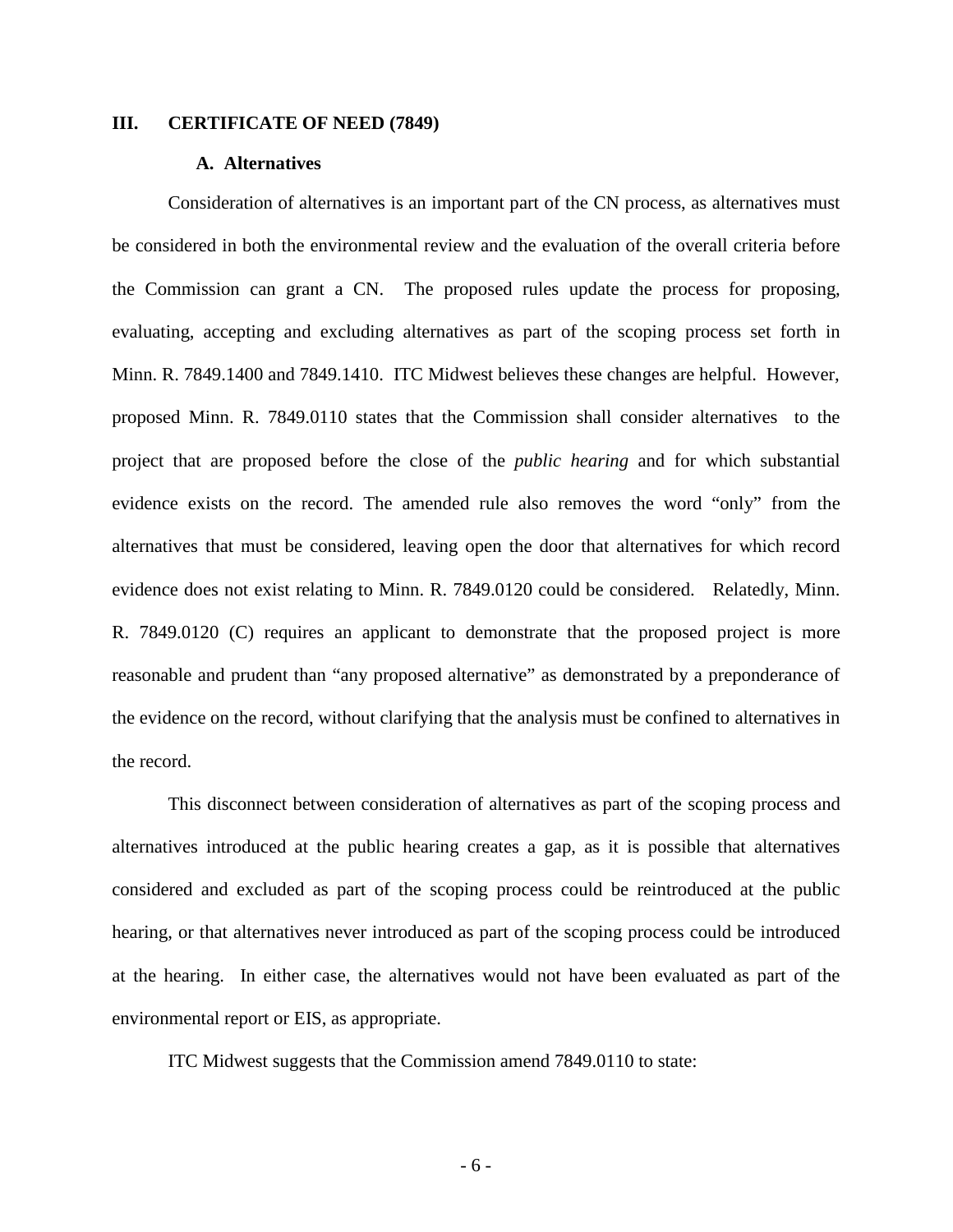The commission shall must consider only only those alternatives included in the scoping decision under Minn. R. 7849.1425 and for which there exists substantial evidence on the record with respect to each of the criteria listed in part 7849.0120.

A conforming change should then be made to 7849.0120 (C) to ensure that the applicant need only demonstrate that its proposed project is more reasonable and prudent than other alternatives in the record and that have substantial evidence with respect to each of the criteria in Minn. R. 7849.0120. This ensures that the applicant is not required to "prove the negative", that no alternative anywhere is more feasible and prudent:

C. B whether the proposed project is a more reasonable and prudent than any other alternative included in the scoping decision under Minn. R. 7849.1425 and for which there exists substantial evidence on the record with respect to each of the criteria listed in this part 7849.0120 alternative to the proposed facility has not been, as demonstrated by a preponderance of the evidence on the record considering:;

These clarifications will help avoid confusion, prompt early identification of alternatives, and better ensure the Commission has a full environmental review and evidentiary record before it issues a CN decision.

# **B. Environmental Review in Joint Proceedings**

Under proposed rule 7849.1800, the environmental report, environmental assessment or Environmental Impact Statement ("EIS") prepared pursuant to 7849.1900 must be made available before any public hearing can be held or final decision can be made in the CN proceeding. The only time an EIS is prepared is when there is a joint proceeding. In such case, Minn. R. 7849.1900, subp. 3, provides that the procedures in Minn. R. 7850.1000 to 7850.5600 apply when preparing an EIS for a joint proceeding. Under Minn. R. 7850.2570, subp. 1, the public hearing must be held after the draft EIS is filed. Consistent with Minn. R. 7849.1900, subp. 3, the draft EIS has been completed and made available prior to the hearing in the joint proceeding. ITC Midwest recommends that the word "draft" be inserted before "EIS" in Rule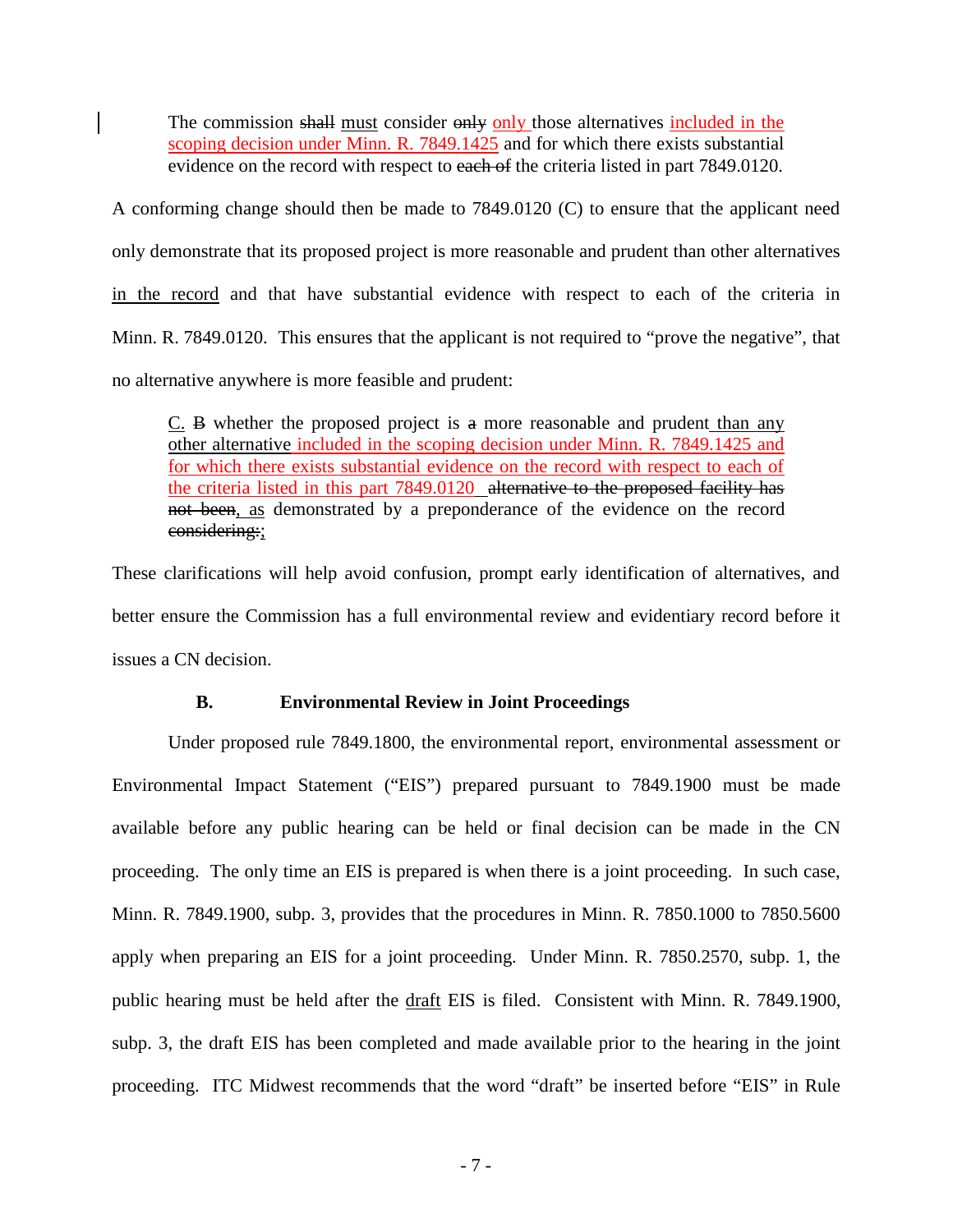7849.1800 to be consistent with the process requirements established by Minn. R. 7849.1900 and Commission practice.<sup>3</sup>

# **C. Transmission Company Definition**

Draft rule 7849.0010, subp. 30, adds a definition of "Transmission Company." ITC Midwest appreciates this addition and the revised definition of "utility," clarifying that transmission companies are included as utilities for the purposes of the CN rules.

For clarification, ITC Midwest suggests that the new definition of "Transmission Company" be revised slightly. Currently, it nearly mirrors the definition of "Transmission Company" provided in Minn. Stat. § 216B.02, subd. 10. The more substantive difference is that the proposed rule adds to the list of entities that are not transmission companies "any other entity serving end user customers." There is no definition of "end user customers" in the draft rules, but there is a definition of "ultimate consumers" in proposed rule 7849.0010, subp. 31. For clarification, the Commission should amend the definition of "transmission company" to change the phrase "end user customers" to "ultimate consumers." As amended, the definition of transmission company would read:

**Transmission company**. "Transmission company" means any person engaged in the business of owning or operating, maintaining, or controlling in this state facilities for the purpose of furnishing electric transmission service in Minnesota other than a public utility, municipal electric utility, municipal power agency, cooperative electric association, or generation and transmission cooperative power association, or any other entity serving end user customers ultimate consumers.

It may also be helpful for the Statement of Need and Reasonableness ("SONAR") to reflect that this additional phrase in the definition is intended to expand the list of entities that are not

 $\overline{a}$ 

 $3$  A contrary interpretation of this rule would also significantly affect the timing of the final decision. If the rule were interpreted to require a final EIS to be available prior to the public hearings, the newly adopted rules could not comply with the overall 12-month decision timeline provided in Minn. Stat. § 216B.243, subd. 5.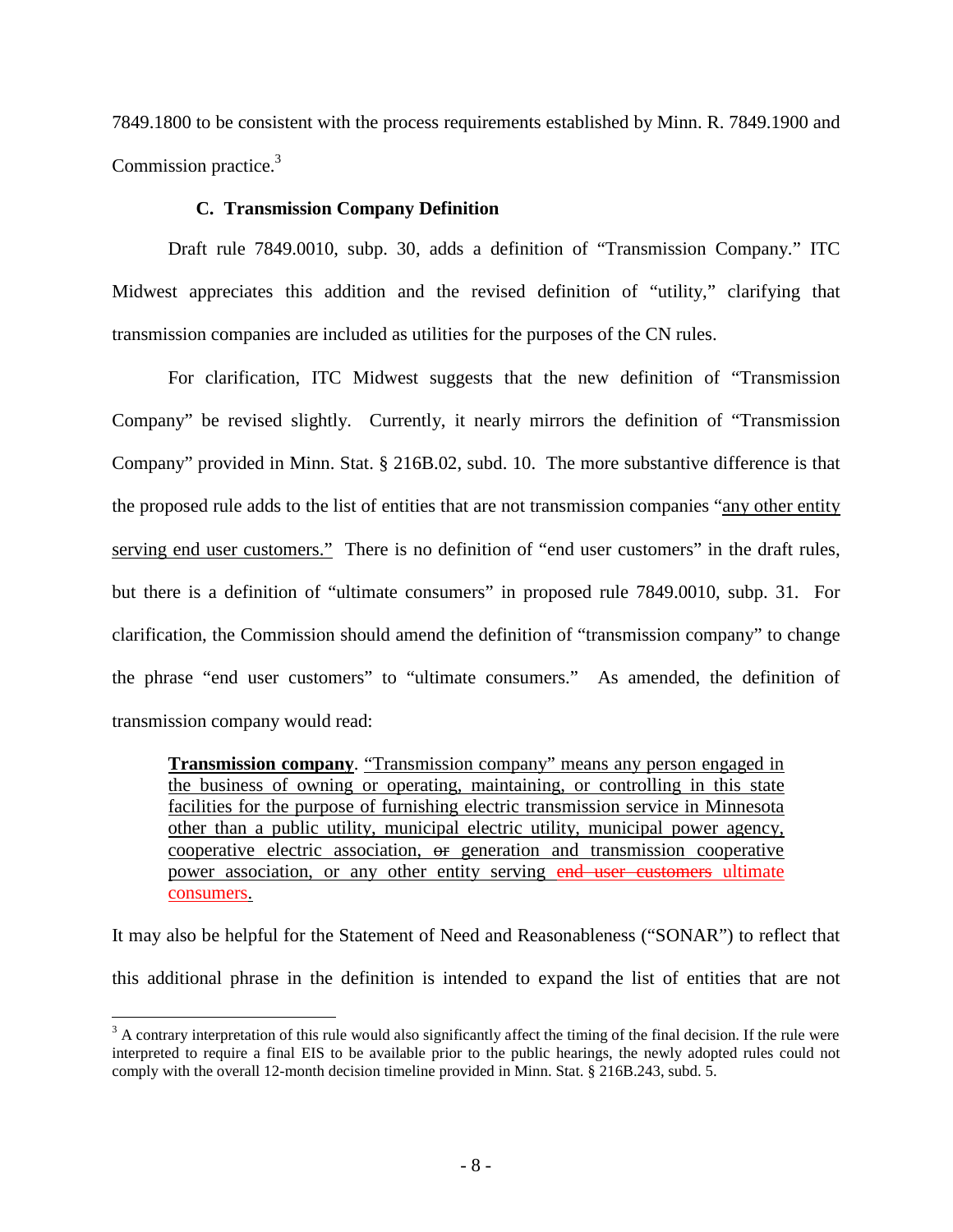transmission companies, acknowledging that there may be additional entity structures used in the future that serve ultimate consumers.

#### **D. Project Notice Content – Eminent Domain**

Draft Rule 7849.0130 sets forth the information that must be included in the project notice sent to landowners, local officials and other interested persons prior to submittal of a CN application. Both subparts  $C(7)$  and  $(10)$  of this rule require statements related to eminent domain. Subpart C (7) requires applicants to make a statement regarding whether they will be "retaining the option to exercise eminent domain to acquire property rights for the project" and, if so, to provide contact information for the applicant's land agents. Subpart  $C(10)$  requires that the notice include a statement that the proposed project could affect landowners and residents in the area and that the applicant could use eminent domain proceedings to obtain land for the project. As discussed further in Section IV.C below, eminent domain is a matter reserved for the state courts. Further, it would be imprudent for applicants to waive the right to use eminent domain. As a result, if the rule were enacted, notices would uniformly state that the applicant retains its authority of condemnation. Instead, ITC Midwest suggests that subpart C (7) be deleted and, instead, that the statement in subpart C (10) be amended to add the contact information for the applicant's land agents.

#### **E. Conservation Program Data**

ITC Midwest suggests that the Commission amend draft rule 7849.0290, subp. C, to exclude transmission company applicants from providing information related to conservation programs otherwise required by this section. The Commission has previously recognized that this information is not applicable to transmission companies because they do not serve ultimate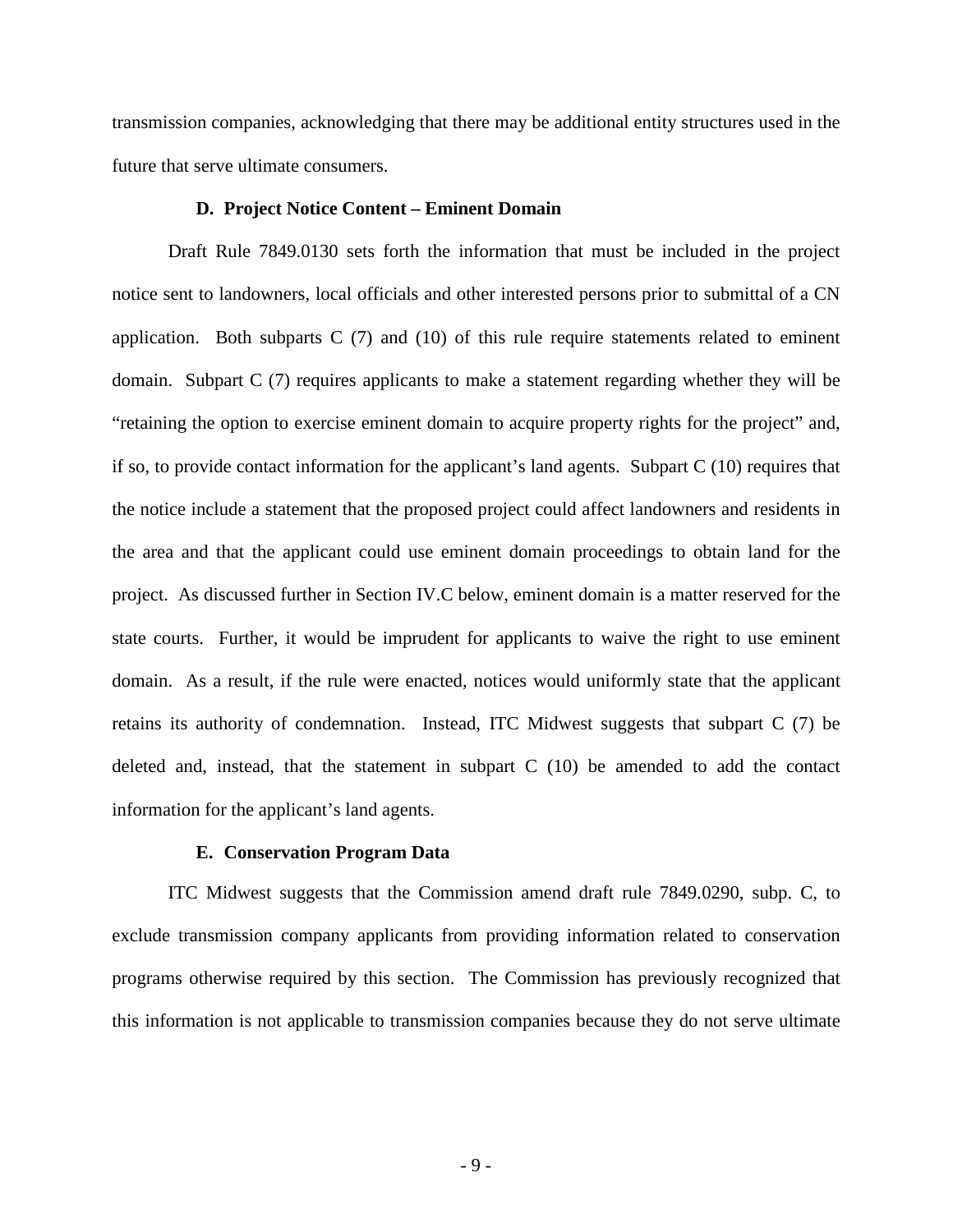consumers.<sup>4</sup> Making this change will eliminate repeated requests for an exemption from these data requirements.

# **IV. SITING/ROUTING (7850)**

1

### **A. Draft Application Process and Content**

Submitting a draft application to the Department of Commerce, Energy Environmental Review and Analysis ("DOC-EERA") unit for informal comments has been a longstanding practice that helps ensure complete applications for the Commission's review. Accordingly, ITC Midwest does not object to publicly filing the draft application 45 days prior to formally submitting its application with the Commission.

Providing wide public notice and adding a public comment and reply comment period on this draft application, however, does not appear to serve the same purpose as DOC-EERA's review and, instead, is likely to create confusion both in the public and within the process. The purpose of submitting the draft application is to ensure it meets the data requirements under the rules and generally follows DOC-EERA's application guidelines. Substantive comments regarding the merits of the application are not appropriate until after the Commission has accepted the application as complete. Nonetheless, it will be difficult for members of the public to avoid such topics, particularly those unfamiliar with the Commission process, out of concern that they may be "waiving" an opportunity to do so. Further, the rules, as proposed, would provide no means by which to resolve comments that go beyond the issue of completeness.

Draft rule 7850.2110 provides for a public comment period immediately following the completeness determination. This early comment period is appropriately timed after a formal

<sup>4</sup> *See e.g.,* Order, *In the Matter of the Application of ITC Midwest LLC for a Certificate of Need for the Minnesota-Iowa 345 kV Transmission Line Project in Jackson, Martin, and Faribault Counties, Minnesota,* MPUC Docket No. ET-6675/CN-12-1053 (February 8, 2013) and Order, *In the Matter of Prairie Rose Wind, LLC's Request for Exemption from Certificate of Need Content Requirements,* MPUC Docket No. ET-6838/CN-10-80 (May 14, 2010).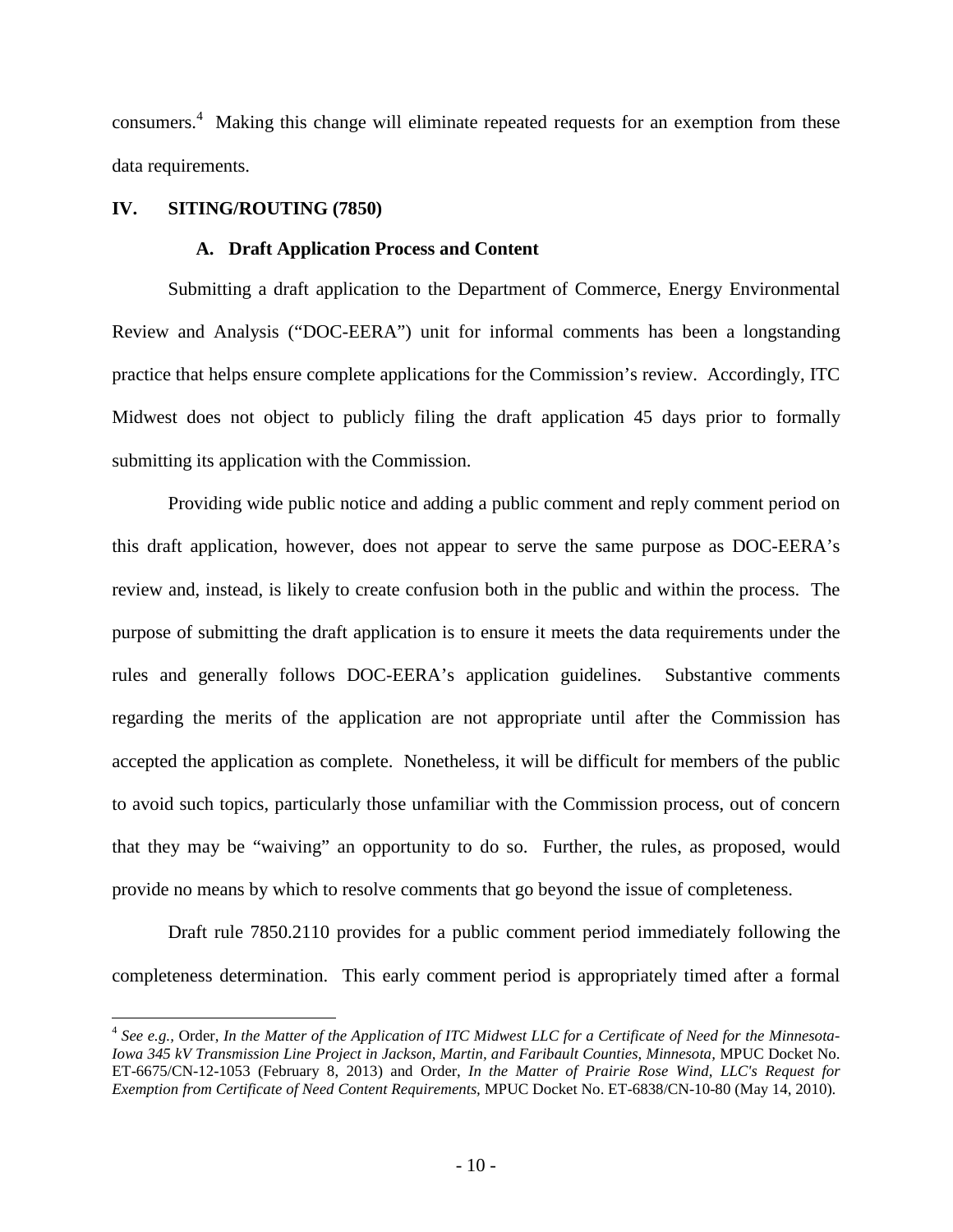application has been submitted and deemed complete, ensuring the proceedings are starting from the basis of an application that includes all information required by the rules. This postcompleteness public comment period will allow the public to raise procedural issues with the Commission and become involved early in the route permit review process.

ITC Midwest requests that the Commission amend the proposed rules to strike the notice requirements related to the draft application in part 7850.1650 and amend 7850.1680, subp. 1

and 2 as follows:

# **7850.1680. COMMENTS AND PROCESS.**

Subpart 1. Comments. The commission-department must request provide comments on the completeness of the draft application and on whether the commission should appoint an advisory task force for the proceeding under part 7850.2400to the applicant within 21 days of the filing.

Subp. 2. Notice of comment period. The commission must mail notice of the comment period to the general list, the project contact list, the public agency contact list, the landowner list, and the local and tribal government list. Initial comments must be filed within 21 days of the notice. Reply comments must be filed within 10 days of the expiration of the initial comment period. If the commission appoints an advisory task force, the commission must determine the charge of the task force under part 7850.2400.

# **B. Pre-Application Meetings**

Draft Rule 7850.1620, subp. 1, requires applicants to hold pre-application public outreach meetings concerning routes under consideration by the applicant in each county where a HVTL would be located. ITC Midwest respectfully requests that the Commission amend this draft rule to remove the requirement that these meetings be held in each county and instead require at least one meeting in the project area.

Pre-application meetings have been a useful and productive opportunity to engage early and informally with the public and local officials to inform routing proceedings. ITC Midwest as a practice has engaged in extensive pre-application outreach, including public meetings and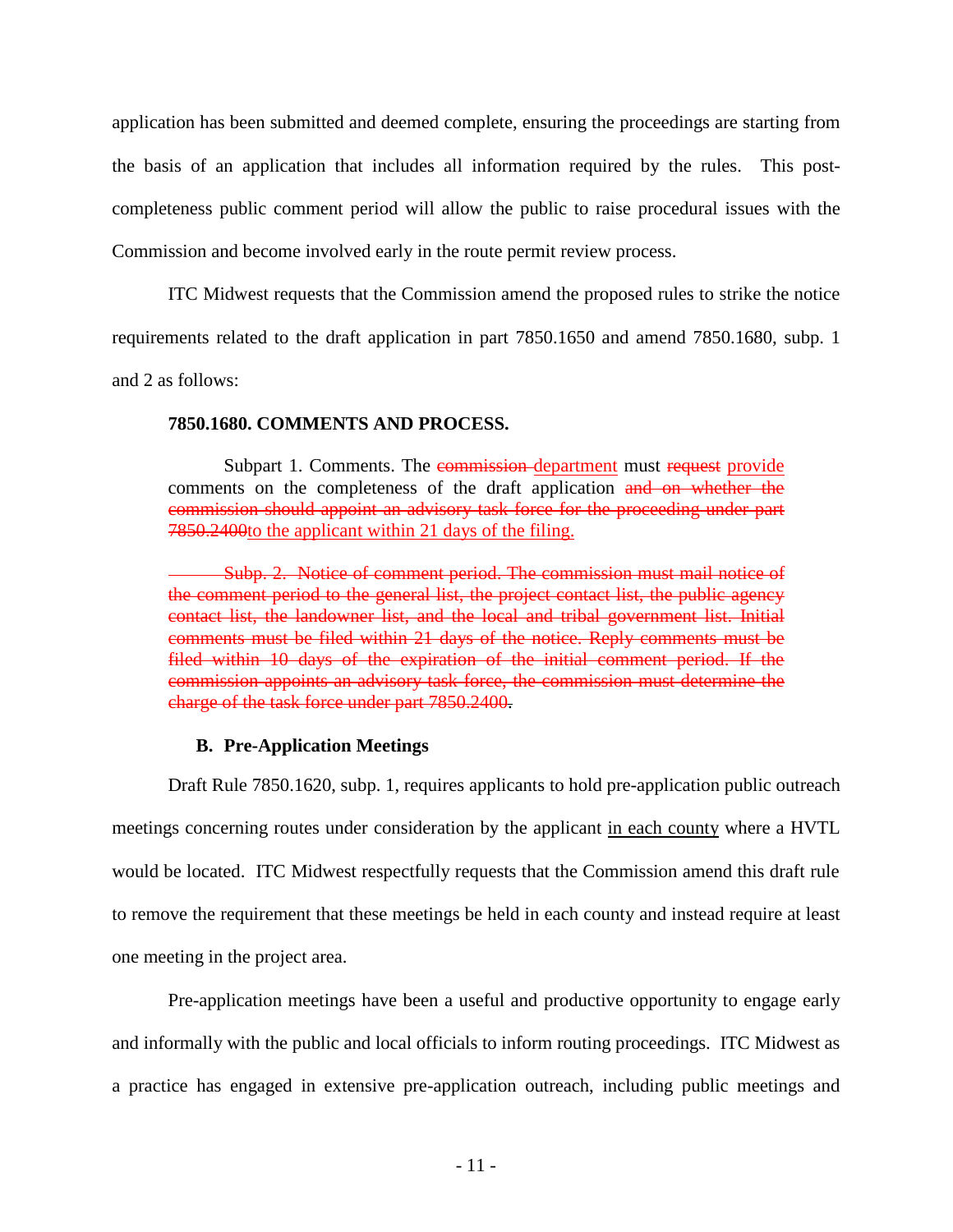supports the addition of these meetings within the draft rules. ITC Midwest believes it is important to maintain flexibility in the locations and how many pre-application meetings are required. It is not always practical or necessary to meet in each county potentially crossed, particularly in sparsely populated areas or areas with only limited potential impacts near population centers in neighboring counties. ITC Midwest believes providing flexibility regarding these locations will allow for more efficient use of resources without negatively impacting public participation.

# **C. Draft Application Content**

After the conclusion of the Advisory Committee's review, a new rule 7850.1640, subp. 3 (V) was proposed. It provides, in relevant part:

V. if the applicant is retaining the option to exercise eminent domain:

(1) the percentage of property within each proposed route that the applicant has obtained under contract; and

(2) for a HVTL with capacity of 200 kilovolts or more, the percentage of contiguous land within each proposed route that is subject to a fee interest by condemnation under Minnesota Statutes, section 216E.12, subd. 4.

These provisions are problematic for several reasons. First, as the Commission has recognized, it "has no jurisdiction over eminent domain proceedings," 5 and questions of eminent domain are outside the scope of the Commission's jurisdiction. Second, the condemnation authority provided to public service corporations in the State of Minnesota is the result of a legislative policy decision: landowners receive just compensation for their land rights and project proponents are able to obtain necessary land rights in a predictable manner. Without the power of condemnation, a needed transmission line could be delayed due to a single landowner who

<sup>&</sup>lt;sup>5</sup> In the Matter of the Application of ITC Midwest LLC for a Certificate of Need for the Minnesota-Iowa 345 kV Transmission Line Project in Jackson, Martin, and Faribault Counties, ET-6675-CN-12-1053 at 8 (Nov. 25, 2014).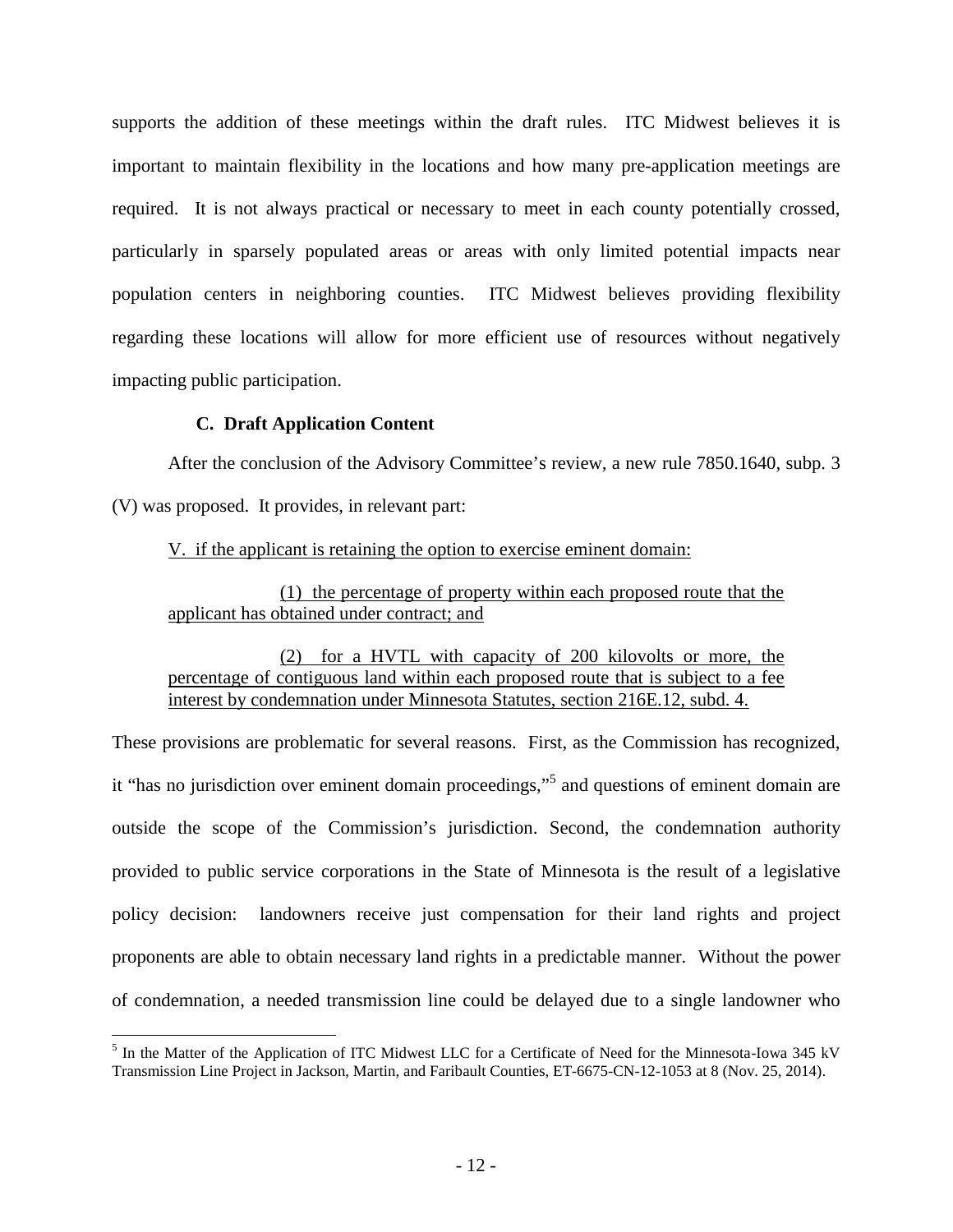refused to grant an easement, or the public service corporation would have to pay a price far above market-holdout value—a cost that would be passed along to electric consumers. Third, it is not possible at the time of application to determine whether and to what extent condemnation may need to be used. Land acquisition efforts typically commences after the Commission issues a route permit for a project, after consideration of multiple alternatives. Therefore it is unlikely that any utility applicants would state that any percentage of right-of-way has been obtained.<sup>6</sup> Moreover, the amount of condemnation used for a transmission line or power plant is not relevant to the Commission's ultimate decision—it is not a routing or siting factor by rule or statute.

Further, ITC Midwest does not believe it is practical, and perhaps not even possible, to provide the data requested in 7850.1640, subp.  $3(V)(2)$ , which requires applicants to provide "the percentage of contiguous land within each proposed route subject to a fee interest in condemnation under Minnesota Statutes, § 216E.12, subd. 4." Attempting to gather such data would require applicants, at the outset of the permitting process, to estimate which parcels may go to condemnation and then acquire an enormous number of title commitments on vast sections of land to attempt to identify contiguous parcels. For example, ITC Midwest recently acquired approximately 360 easements for its Minnesota-Iowa 345 kV Transmission Project in Jackson, Martin, and Blue Earth counties in Southern Minnesota. With respect to the segments under construction, ITC Midwest has been able to voluntarily acquire all but three of the necessary easements and only one property owner has elected Buy-the-Farm. ITC Midwest's chance of success in obtaining voluntary easements was unknown at the outset of the proceeding, and

 $\overline{a}$ 

<sup>&</sup>lt;sup>6</sup> ITC Midwest is aware that some independent power producers commence real estate acquisition prior to any site/route application for a generator or transmission line.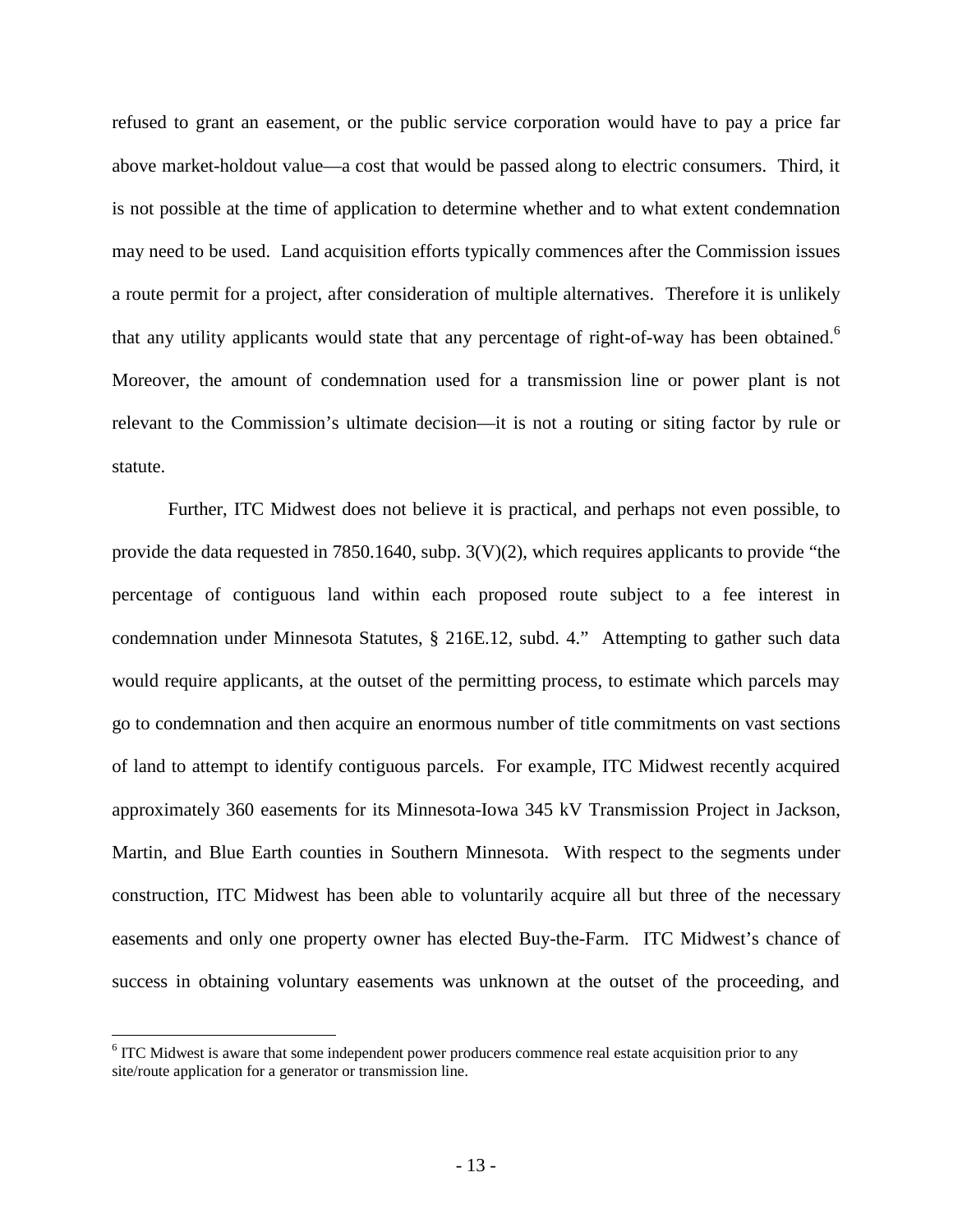given the numerous routes under consideration, ITC Midwest could have been required to conduct thousands of title searches, when only a handful of parcels ended up in condemnation. It is unclear what additional purpose this data would serve within the Commission's permitting process, yet it would create significant burden and expense while providing minimally relevant information.

### **D. Application Content**

ITC Midwest suggests that the Commission amend draft Rule 7850.1900, subp. 2 E. This subpart currently requires applicants to describe any change made to the information provided in the draft application and the reason for each change. ITC Midwest believes this rule is overly broad and unlikely to add to the substantive record in the case. Such changes could include formatting changes, the addition or removal of information, reorganization or route changes. Instead, ITC Midwest suggests this subpart be amended to require applicants to describe changes, if any, to the routes proposed in the draft and final applications. This will highlight any substantive changes to route proposals prompted by DOC-EERA's review while avoiding unnecessary emphasis on wording changes, minor data updates or corrections, and other more copy-editing changes made between the draft and final applications.

# **E. Commission Referral to OAH and Process Schedule**

ITC Midwest suggests that the Commission provide a date for the ALJ report to be submitted to the Commission and any updates to the process schedule developed under draft Rule 7850.1680, subp. 3, when it refers a routing matter to the Office of Administrative Hearings under draft rule 7850.2120. As discussed above in Section II.A., ITC Midwest recommends that the Commission issue a project specific schedule that would be adjusted, only to the extent necessary, by the ALJ for good cause. Close coordination and clear direction on scheduling expectations will help ensure the amended permitting process meets statutory timeframes and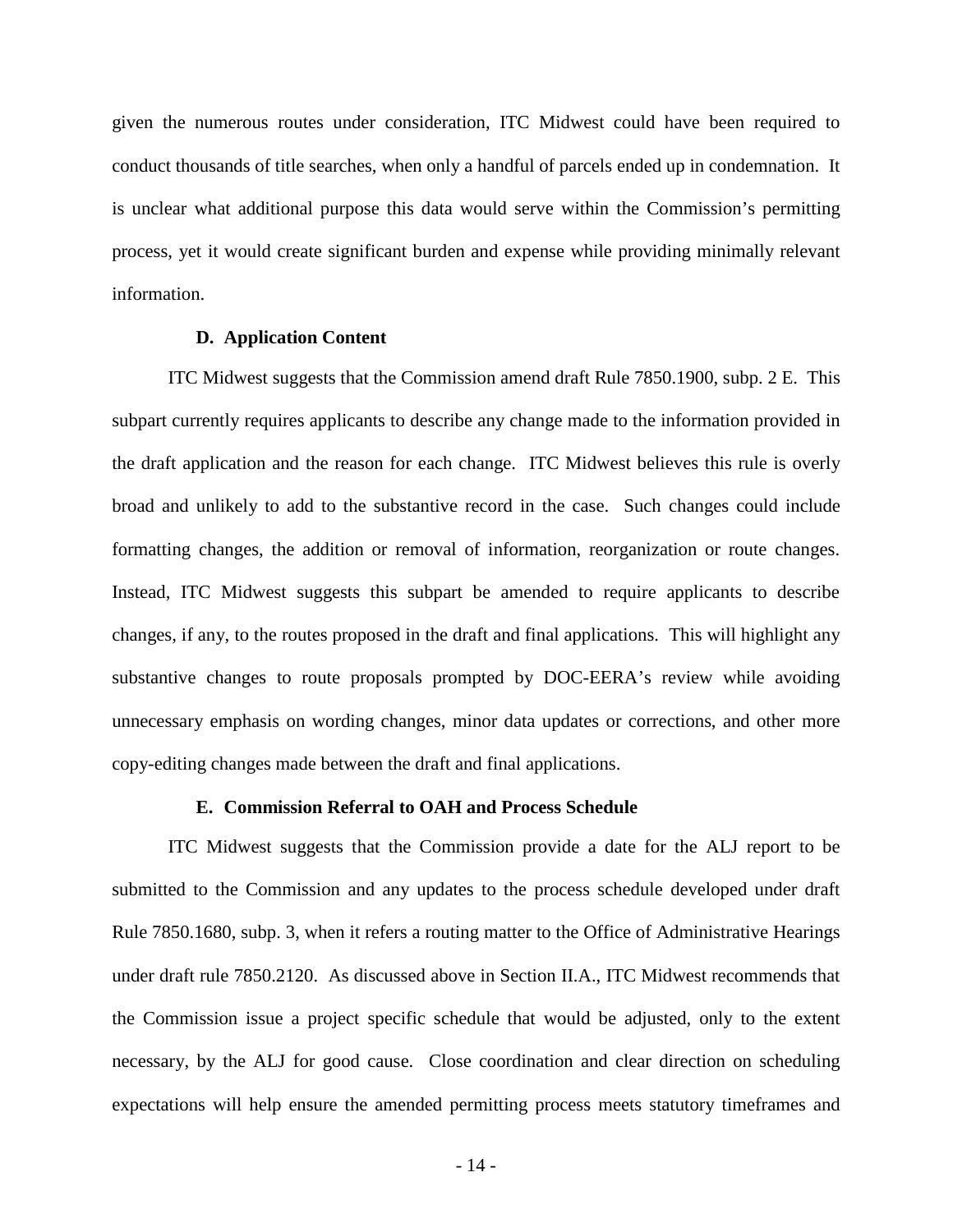other procedural requirements of the statute and rules and to better align the timing of Commission decisions with the statutory requirements.

#### **F. Termination of a Citizen Advisory Task Force**

Draft Rule 7850.2400, subp. 4, appears to indefinitely extend the duration of a citizen advisory task force, if appointed. ITC Midwest recommends that the Commissions strike the new language in this subpart. As stated in subpart 3 of this section, the purpose of a citizen advisory task force is to identify additional sites or routes or potential impacts that should be evaluated in the EIS. To ensure this objective is met and that routes or sites developed by the task force are evaluated, it is imperative that the task force complete its work during the scoping period so its recommendations are appropriately presented to the Commission and reflected in the scoping decision. At that point, the advisory task force should terminate.

#### **G. Alternatives Included in the EIS or EA.**

Draft Rule 7850.3730, subp. 3, requires that any alternative identified by the Commission or applicant must be included in the scope of the EA in the alternative review process. In contrast, draft rule 7850.2520 only requires the Department to include alternatives proposed by the Commission in the scope of an EIS under the full review process. ITC Midwest recommends that the Commission amend 7850.2520 so that in both the full and alternative review processes proposed by the Commission and applicant are considered in the environmental review document. This will provide an opportunity for the applicant to develop alternatives based on scoping comments that may better minimize project impacts.

### **H. Applicant Comments on Alternatives**

ITC Midwest appreciates that the draft rules continue to provide an opportunity for applicants to provide information regarding the feasibility of alternatives proposed during the scoping process in the full process. Similarly, the Commission should add language to draft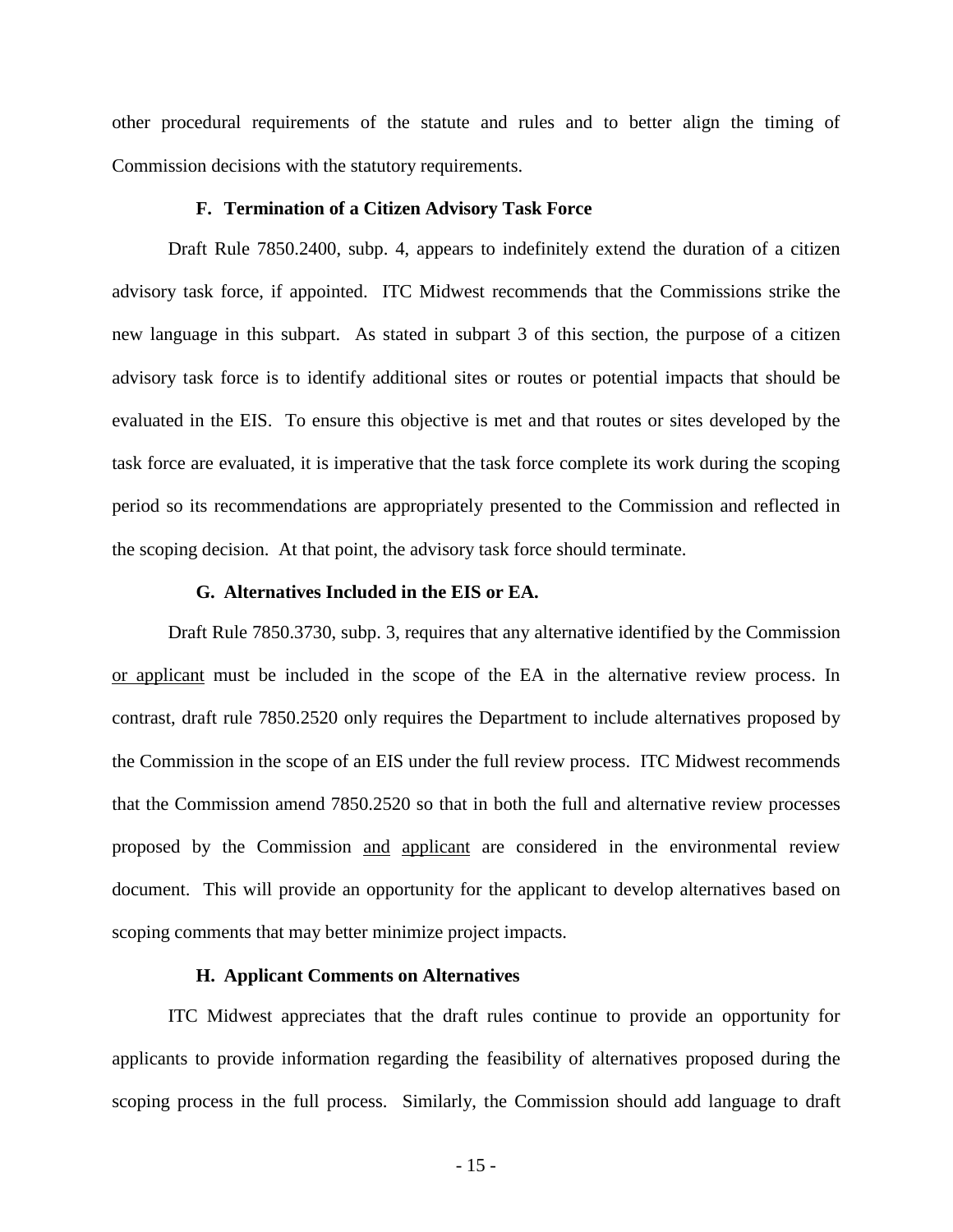Rule 7850.3700, subp. 3, directing the applicant to provide information regarding feasibility of alternatives proposed under the alternative review process.

In addition, both draft Rules 7850.2540, subp. 1, and 7850.3740, subp. 1, require applicants to provide additional information regarding accepted alternatives "to support equivalent comparison of all routes under consideration." It is unclear what information would be necessary to support "equivalent comparison" of the applicant's proposed route and alternatives suggested through the scoping process. For example, applicants typically conduct a desktop review of available data regarding human and environmental impacts. In addition, they often complete some level of land acquisition (*i.e.*, ownership) research, detailed engineering studies, and field surveys for cultural and environmental impacts, as well as other due diligence. It is neither practical nor cost effective to engage in the same level of field survey and detailed engineering for all alternatives that may be proposed. ITC Midwest recommends that these provisions be amended to clarify that for alternatives included in the scoping decision, applicants must provide additional "publicly available desktop data to support a comparison of all routes under consideration."

#### **I. Meeting Efficiencies**

Draft Rule 7850.2550 requires the Department to schedule and hold environmental review meetings to provide an opportunity for the public to comment on the DEIS. Proposed Rule 7850.2570 requires that after the DEIS has been filed, the ALJ hold a public hearing to receive testimony and exhibits regarding the application. As shown in Attachment 3, the DEIS environmental review meetings and public hearings will have to occur either sequentially or be combined. Landowners frequently seek clarification regarding the relevant topics open for discussion and whether comments given at one meeting will be available in the other. To avoid duplication, and to create efficiencies for the attending public and ensure that the overall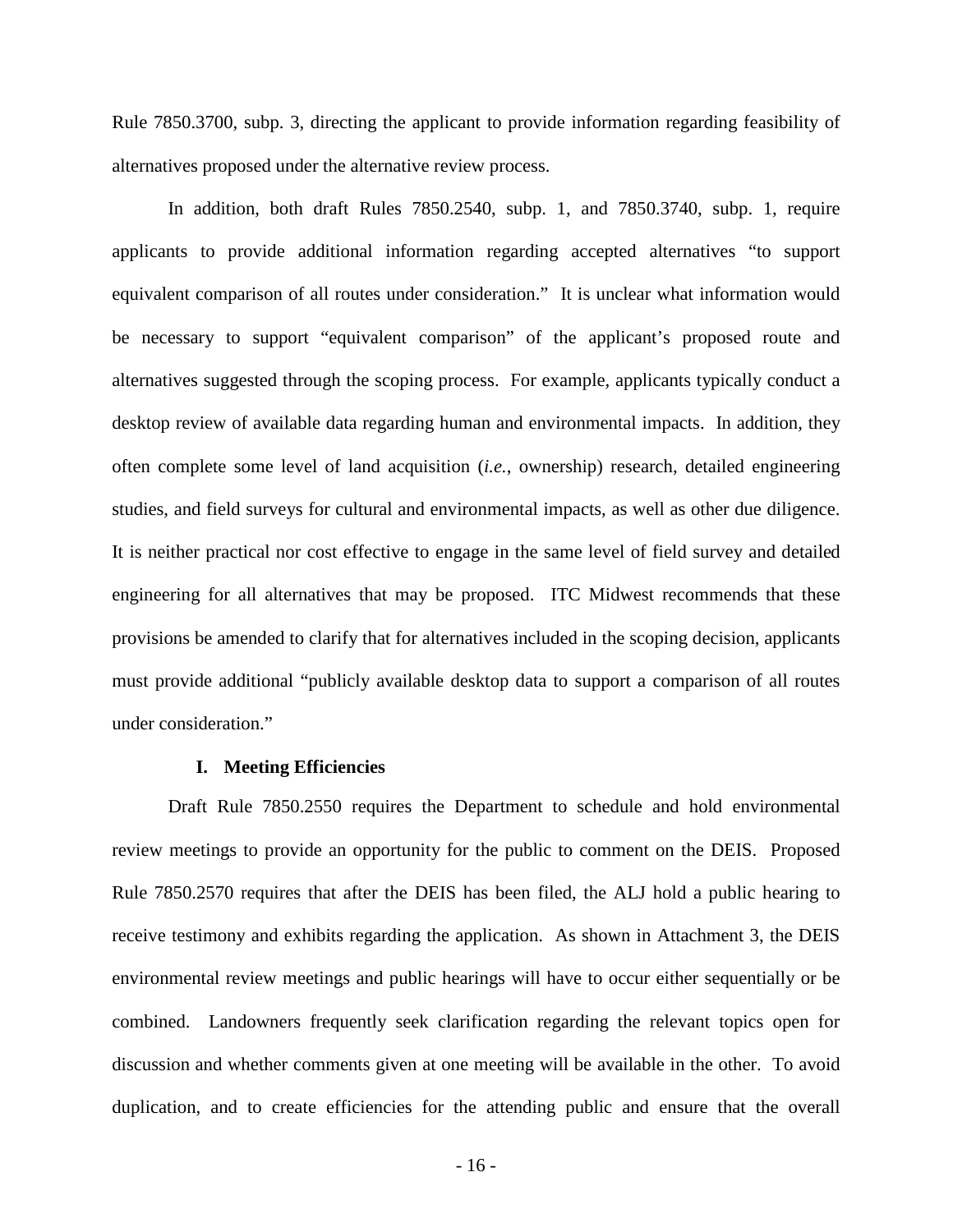permitting timeline can be completed within the statutory window, ITC Midwest believes the Commission should clarify that these meetings can be combined.

# **J. FEIS Comments**

Proposed Rule 7850.2650 provides a 25-day public comment period after issuance of the FEIS. This draft Rule should be revised to clarify that comments submitted after issuance of the FEIS should be focused on issues of adequacy. Under Minn. R. 7850.2700, subp. 3, FEIS is adequate if it reasonably addresses the issues and alternatives raised in scoping, responds to timely substantive comments received during the DEIS review process, and complies with the procedural requirements. Further, the time period should be shortened to 10 days to better match draft Rule 7850.2700, subp. 3, which states that a Commission decision on adequacy must be made at least 10 days after issuance of the FEIS. If the comment period remains at 25 days, it is likely to delay the ALJ report.

# **K. Agency Exceptions**

As currently proposed, draft rule 7850.2675, subp. 2, appears to allow state and federal agencies to provide substantive comments at the same time other parties file exceptions to the ALJ report. ITC Midwest recommends this section be amended to clarify that an agency also may file exceptions to the ALJ report. Substantive recommendations regarding permit conditions, route or site recommendations and similar matters should be submitted as early as possible, but in all cases prior to the close of the public hearing record, so they are available to be considered by the ALJ.